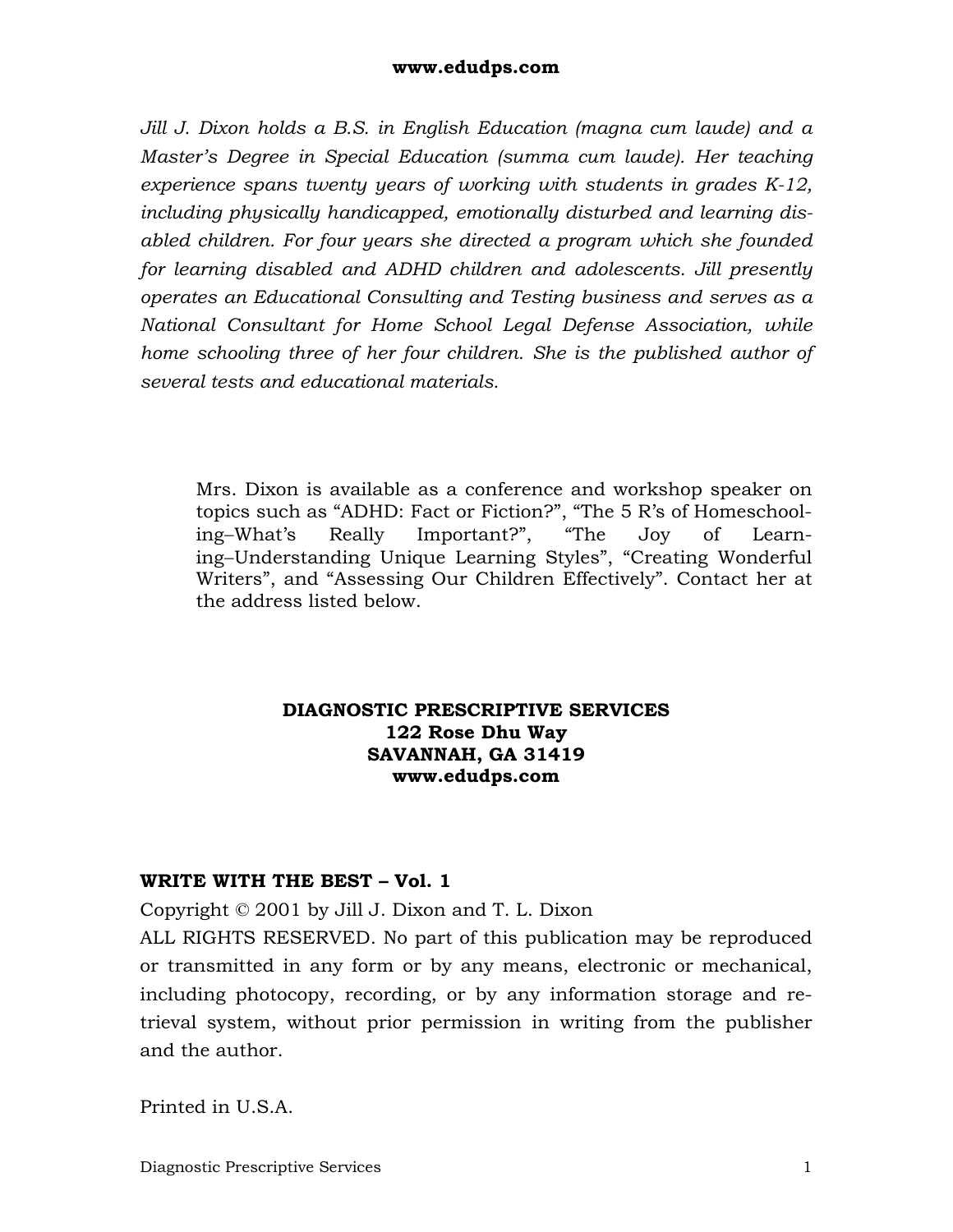I dedicate this curriculum to my four children, who, by their presence, have always challenged me to do my best!

Special thanks to my oldest son, Evan, for his enthusiastic assistance with the literary passages.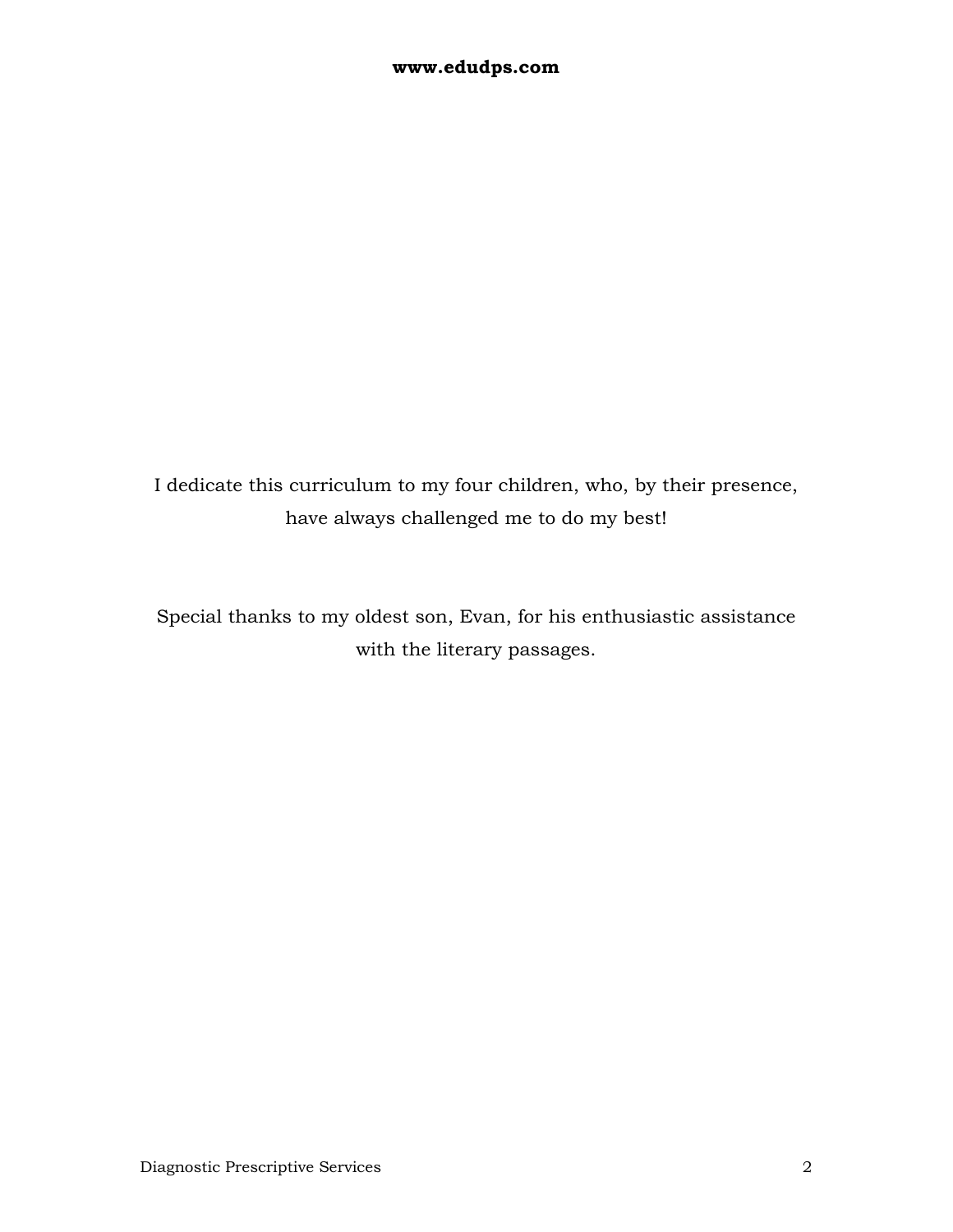### **TABLE OF CONTENTS**

|                                |                                                           | <b>PAGE</b> |
|--------------------------------|-----------------------------------------------------------|-------------|
| <b>INTRODUCTION</b>            |                                                           | 6           |
| <b>HOW TO USE THIS PROGRAM</b> |                                                           | 9           |
|                                | SPECIAL NOTE #1 AND #2                                    | 13          |
| UNIT 1:                        | WRITING A DESCRIPTIVE PARAGRAPH -<br>DESCRIBING AN OBJECT | 14          |
|                                | 20,000 Leagues Under the Sea                              |             |
|                                | by Jules Verne                                            |             |
| UNIT 2:                        | WRITING A DESCRIPTIVE PARAGRAPH -                         | 20          |
|                                | <b>DESCRIBING A PLACE</b>                                 |             |
|                                | <b>A Christmas Carol</b>                                  |             |
|                                | by Charles Dickens                                        |             |
| <b>UNIT 3:</b>                 | WRITING A DESCRIPTIVE PARAGRAPH -                         | 25          |
|                                | <b>DESCRIBING A CHARACTER</b>                             |             |
|                                | <b>Robinson Crusoe</b>                                    |             |
|                                | by Daniel Defoe                                           |             |
| <b>UNIT 4:</b>                 | <b>WRITING A DIALOGUE</b>                                 | 31          |
|                                | The Wind in the Willows                                   |             |
|                                | by Kenneth Grahame                                        |             |
| <b>UNIT 5:</b>                 | <b>WRITING A SHORT STORY</b>                              | 37          |
|                                | "The Gift of the Magi"                                    |             |
|                                | by O. Henry                                               |             |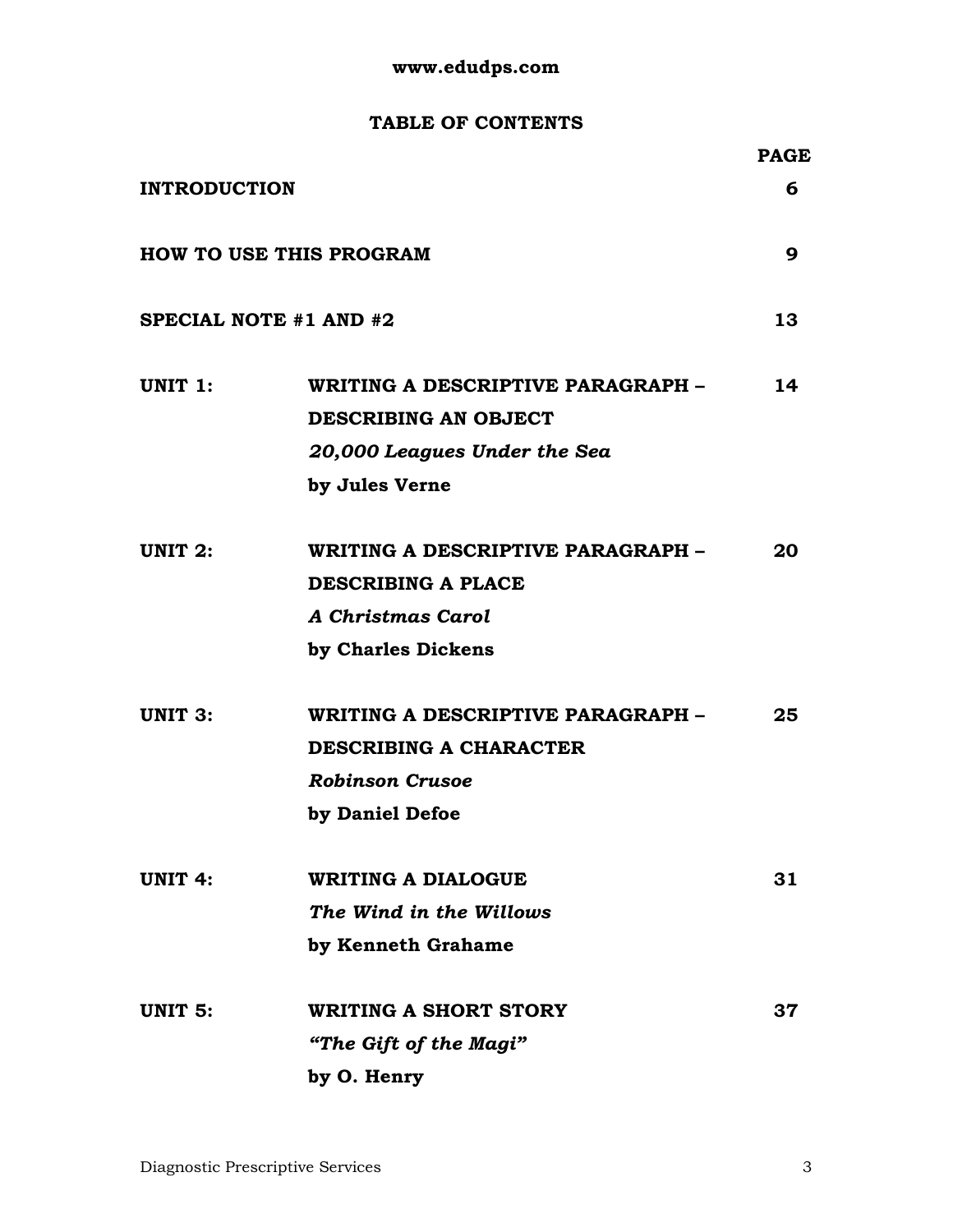|                         |                                           | <b>PAGE</b> |
|-------------------------|-------------------------------------------|-------------|
| UNIT <sub>6</sub> :     | <b>WRITING A FABLE</b>                    | 50          |
|                         | "The Ants and the Grasshopper"            |             |
|                         | and                                       |             |
|                         | "The Shepherd's Boy and the Wolf"         |             |
|                         | by Aesop                                  |             |
| UNIT 7:                 | <b>WRITING A FRIENDLY LETTER</b>          | 55          |
|                         | Treasure Island                           |             |
|                         | by Robert Louis Stevenson                 |             |
| <b>UNIT 8:</b>          | WRITING POETRY - RHYMING VERSE            | 61          |
|                         | "The Daffodils"                           |             |
|                         | by William Wordsworth                     |             |
| <b>UNIT 9:</b>          | WRITING POETRY - A BALLAD                 | 66          |
|                         | OR NARRATIVE POEM                         |             |
|                         | "Paul Revere's Ride"                      |             |
|                         | by Henry Wadsworth Longfellow             |             |
|                         | THREE CHARACTERISTICS THAT MAKE           | 75          |
|                         | THE BEST WRITING THE BEST                 |             |
| PROOFREADING CHECKLIST  |                                           | 76          |
| <b>GRADING CRITERIA</b> |                                           | 77          |
|                         | <b>LEARNING STYLES SUGGESTIONS</b>        | 78          |
|                         | AND OTHER WAYS TO AUGMENT THIS CURRICULUM |             |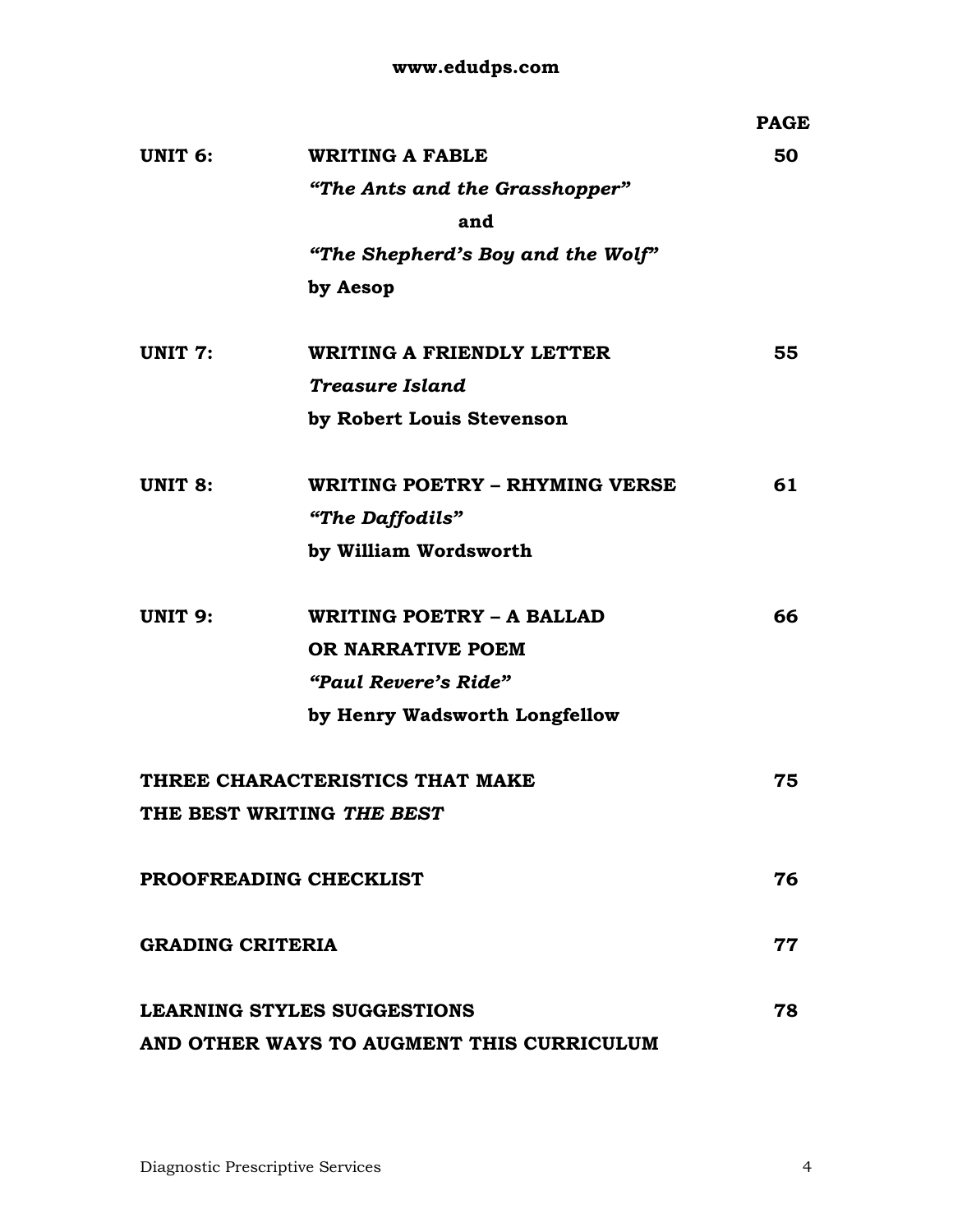|                                             | <b>PAGE</b> |
|---------------------------------------------|-------------|
| ADDITIONAL LITERARY PASSAGES                | 80          |
| FOR MODELING WRITING                        |             |
|                                             |             |
| <b>HOW TO WRITE GUIDE</b>                   | 84          |
| <b>HOW TO WRITE A DESCRIPTIVE PARAGRAPH</b> | 84          |
| <b>HOW TO WRITE A DIALOGUE</b>              | 86          |
| <b>HOW TO WRITE A SHORT STORY</b>           | 87          |
| ס וסגס ג סייוסיוו היי שנוע                  | QΩ          |

| <b>HOW TO WRITE A FABLE</b>           | 89  |
|---------------------------------------|-----|
| <b>HOW TO WRITE A FRIENDLY LETTER</b> | 90  |
| <b>HOW TO WRITE RHYMING VERSE</b>     | 92. |

**HOW TO WRITE A BALLAD OR NARRATIVE POEM 93** 

| ANSWER KEY TO CITED LITERARY PASSAGES |  |
|---------------------------------------|--|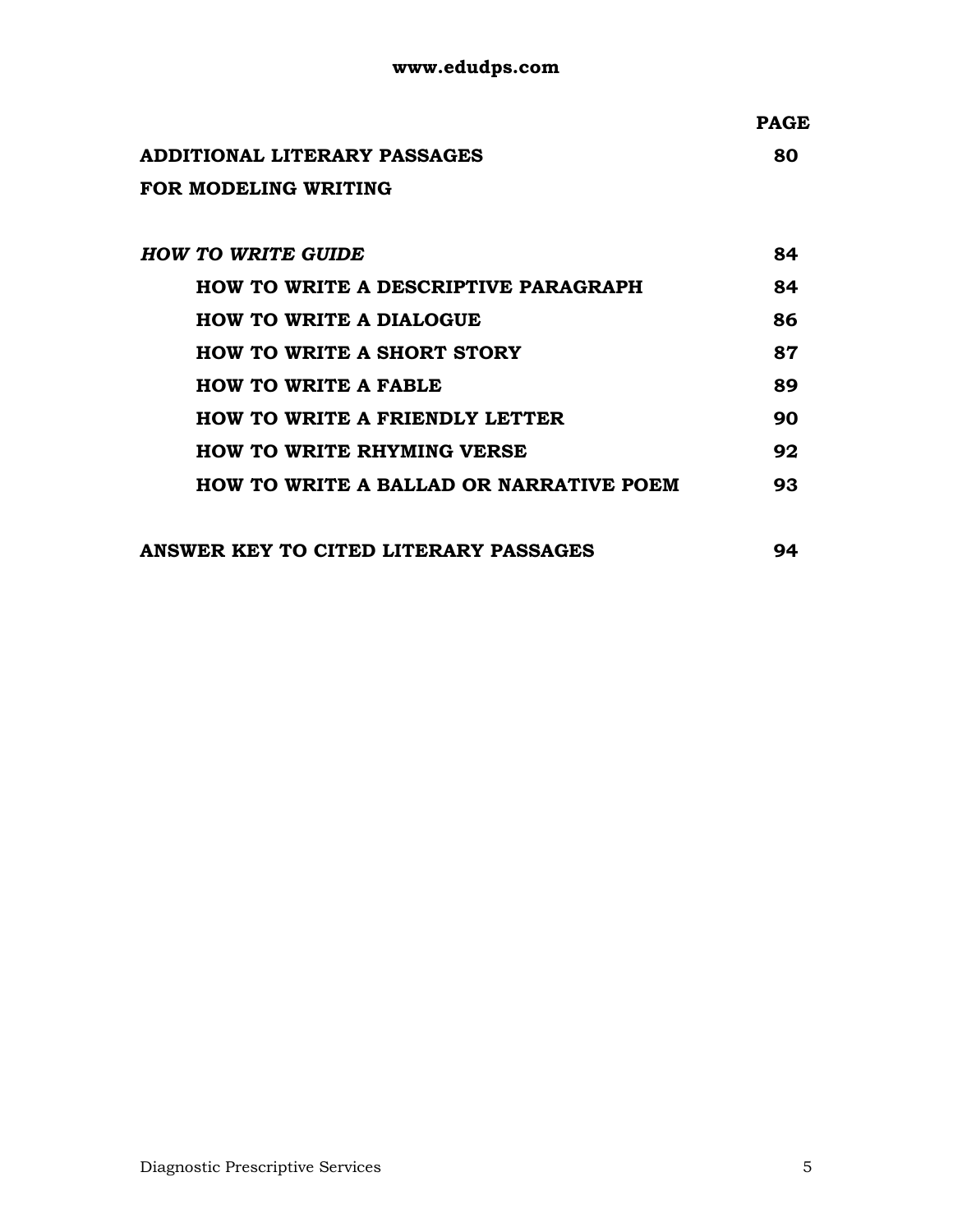#### **INTRODUCTION**

 It doesn't take long, when looking in educational arenas – homeschool, public, and private – to discover that writing has been one of the most neglected subjects of our modern educational era. In the state in which I live, mandatory educational reforms have been made to improve the writing skills of students in elementary, middle, and high-school grades. This was finally accomplished because state colleges complained about incoming freshman who were unable to write even a paragraph adequately. The large majority of these students were required to take remedial composition classes before they could enter regular freshman English classes. In twelve to thirteen years of public or private education, they were never taught to write. Unfortunately, I have also seen this trend among homeschooled children. In the writing classes that I teach, I have found that many students have been taught to write sentences and brief paragraphs, but have never moved beyond that point into proficiency in various writing genres. For example, they have no idea how to correctly write a letter, compose poetry or write an essay and have no idea what it means to write *descriptively*. We all know that competent writing is essential in our age of communication and is a huge component of an excellent and complete education.

 This curriculum was devised as a result of eighteen years of teaching writing to students in grades K-5 through 12, including public, private, and homeschooled children. Many of the ideas presented in this book were used in a homeschool writing class that I have taught for the last four years. I used classical literature and other great works as models of excellent writing, while teaching students literary appreciation and analysis at the same time. Students were required to bring in weekly samples of "excellent" writing and to be able to explain what made the writing "excellent". They took weekly dictation from the passages and modeled their assignments after these writings. Amazing improvements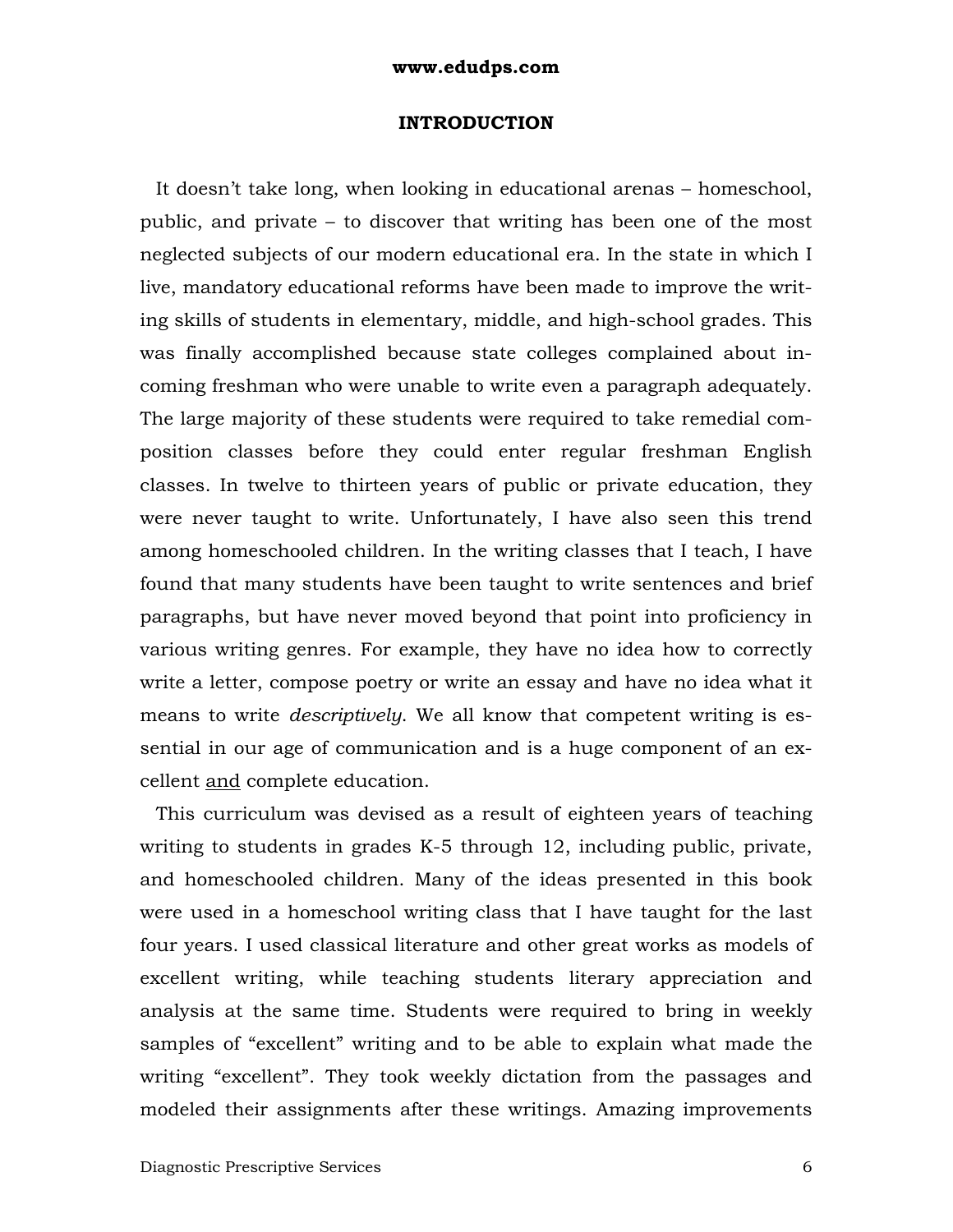were made, and many of my students who had been diagnosed as having learning disabilities in written expression began to enjoy writing for the first time in their lives. I also interviewed homeschooling parents who were dissatisfied with the writing curriculums they had used thus far, and I found that they desired a curriculum that taught writing systematically, yet in a simple and clear way. They requested that a guide be included in the curriculum that would provide instructions on exactly how to write specific genres. Many parents also indicated that their students became bored with various curriculums because they did not offer interesting activities, etc. All of these issues have been addressed in this program. In addition to the instructions contained within the curriculum, a helpful "How To Write Guide" is included to assist parents in the teaching of each genre. A chapter entitled "Additional Literary Passages For Modeling Writing" is also included. Both of these make it possible for parents to continue teaching writing by using my approach, even after the initial literary passages are used. The greatest way for students to learn to write is through continued practice, so I have included resources to insure the continuation of writing skills. Proofreading and listening comprehension skills, which are essential to successful writing, are also taught, and all learning styles are accommodated.

 The curriculum contains excerpts from great works of world literature regarding the various genres covered. Although all genres for excellent writing are listed in the complete set, each volume stands alone as complete regarding the genres that it contains. Volume 1 naturally begins with the prerequisites of successful writing and progresses until the end of volume 2. Volumes 1 and 2 together cover grades 3 through 12. You are not required to purchase separate books for each grade level. Devised in this way, the curriculum is very cost effective.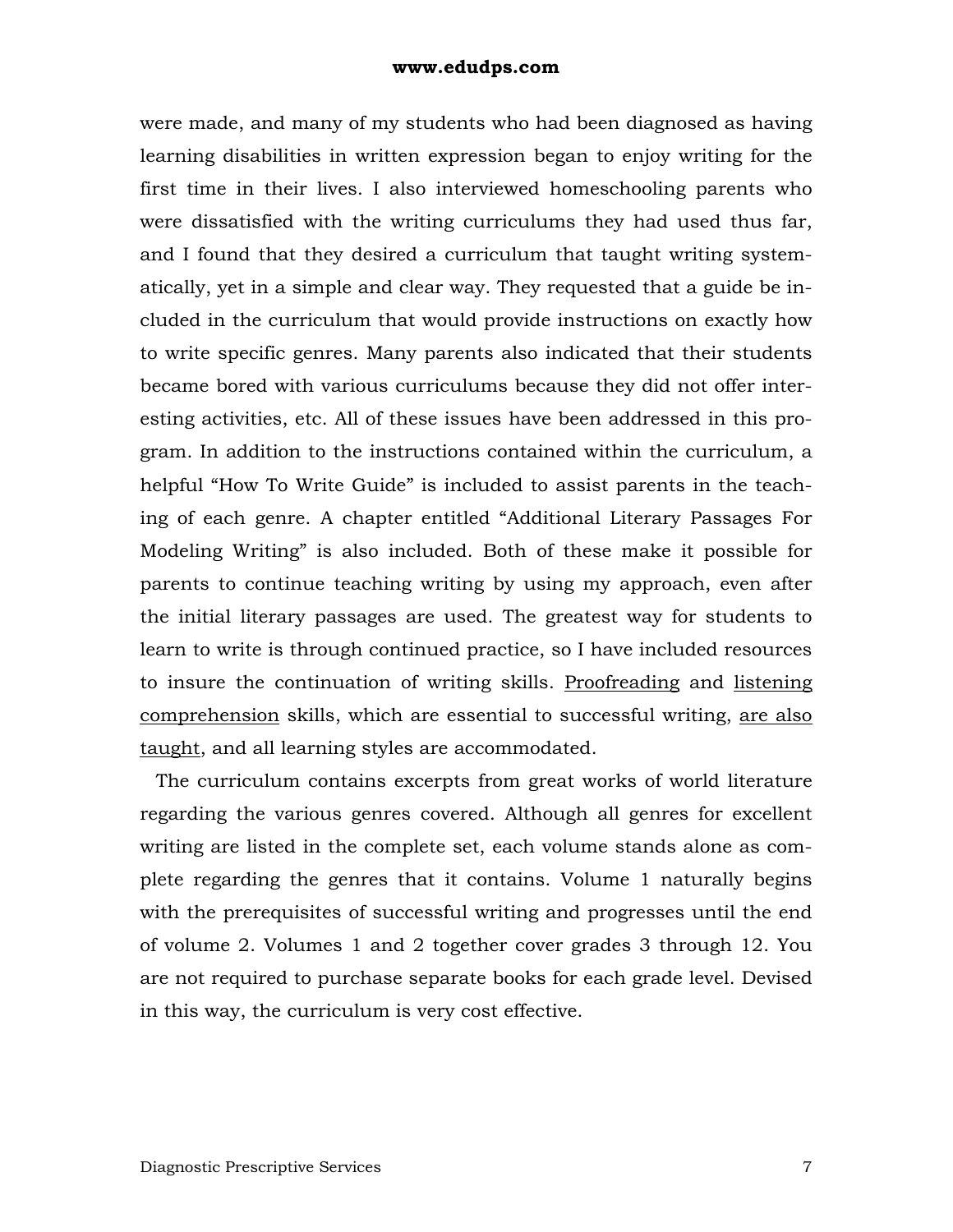# **§**

### **Focus and Goal**

 The focus and goal of this writing program are effective and simple. Its purpose is to zero in on the skills that produce excellent writing and to teach students to use these same skills. To accomplish this, the program doesn't abstractly emphasize various grammatical rules for composition, but rather focuses on the *actual skills* of successful, excellent writers and teaches the observation and emulation of these same skills. Grammar is taught in the context of writing, not as a separate subject. The effective method of this curriculum follows in the *literary* steps of writers of great works of world literature, modeling writing after their methods and techniques for successful composition. *In summary, the focus of this program is to teach students to write descriptively through emulating the actual skills of masters of great writing. The goal of the program is to produce successful writers who know how to write effectively, who know how to proofread their work efficiently, and who know how to properly analyze great literature.*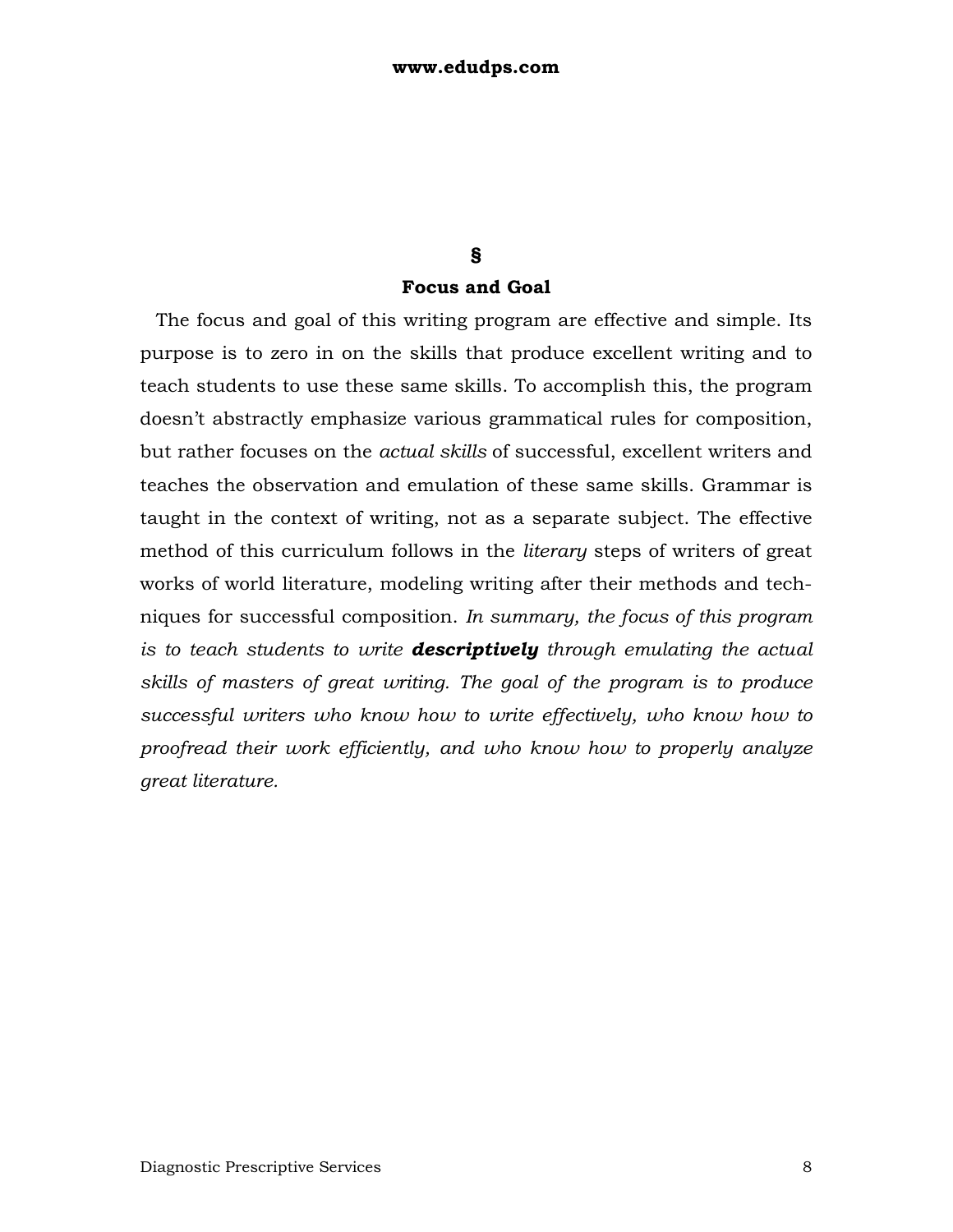#### **HOW TO USE THIS PROGRAM**

- 1. This two-volume writing program was designed so that parents could use each volume for a total of 18 weeks (one half of a school year), with each unit taking 2 weeks to complete. However, many parents will want to use this volume for a full year. Students who have never written a short story or dialogue before may need 3-4 weeks to work on perfecting each of these skills. This may also be the case for other genres. The objective is mastery of writing skills – not to rush through each genre in order to move on to the next one. It is *very important* that students master each prerequisite skill before moving on, even if this takes a month or two months. Students can practice and accomplish each skill by writing a few or several examples of the same genre.
- 2. I highly encourage teachers to have their students write about topics that they are studying in other areas, such as history or science. It is a proven fact that children retain information much better if it is incorporated into as many subjects as possible. An example of this would be to write a friendly letter to Thomas Jefferson, while you are studying The Declaration of Independence or to write a short story about the pyramids in Egypt while you are studying ancient history.
- 3. Evaluate the writing of your students according to their ages and ability levels. For example, if you have two students (one in 3rd grade and one in 9th), you certainly cannot expect the same quality of writing from both students. A simple descriptive paragraph with 5-6 sentences will suffice for a third grader, but an older student would be expected to write a longer and more detailed paragraph. However, keep in mind that this does not include students with learning difficulties. Regardless of age or grade level, if a student has not learned the elementary skills of writing, evaluate him as a beginner.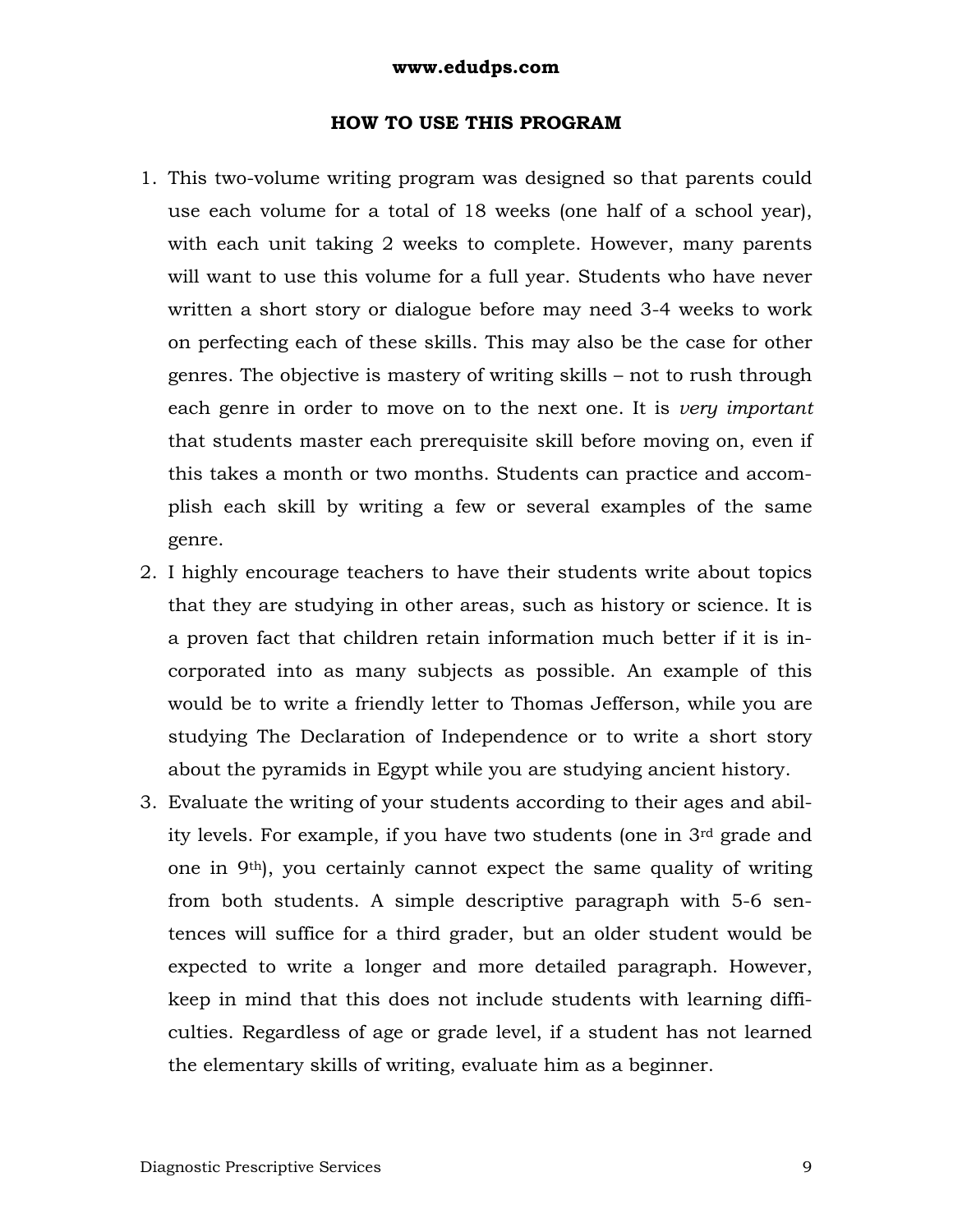- 4. Each family must have a dictionary and a thesaurus. An English handbook may also be beneficial for parents. Many parents will want to provide additional practice in capitalization, punctuation, English usage and using specific parts of speech. Many excellent English workbooks cover these skills. For students in grades 3-8, I recommend *Daily Grams* and *Easy Grammar*.
- 5. To thoroughly utilize the "Proofreading Checklist", some students will need instruction in some of the skills addressed in the checklist such as run-on sentences and subject-verb agreement. Any English handbook will cover these, as will most English workbooks. For additional practice with proofreading skills, I recommend *Editor-In-Chief* or *Great Editing Adventures*. However, the best practice for proofreading skills is for students to constantly proofread their own papers, which is an effective feature of *WRITE WITH THE BEST*.
- 6. Some students may have difficulty reading the literary passages by themselves. If such is the case, parents should read these to the students while the students follow along. For students who have motor difficulties or problems writing down their thoughts on paper, it is totally acceptable for teachers to write what their students dictate to them. This can be done with each objective that requires writing on the part of the student.
- 7. One dictation exercise is included in each unit to reinforce the modeling of good writing. Dictation is proven to encourage good listening skills and writing habits, as well as to improve spelling, editing, and usage skills. After taking dictation during each unit, students should then correct their writing *by comparing it* to the literary passage. Students who are not skilled in dictation should begin by taking one sentence of dictation. All other students need not take more than three or four sentences of dictation. However, additional dictation from the literary passages can be given if parents so desire. (Students with motor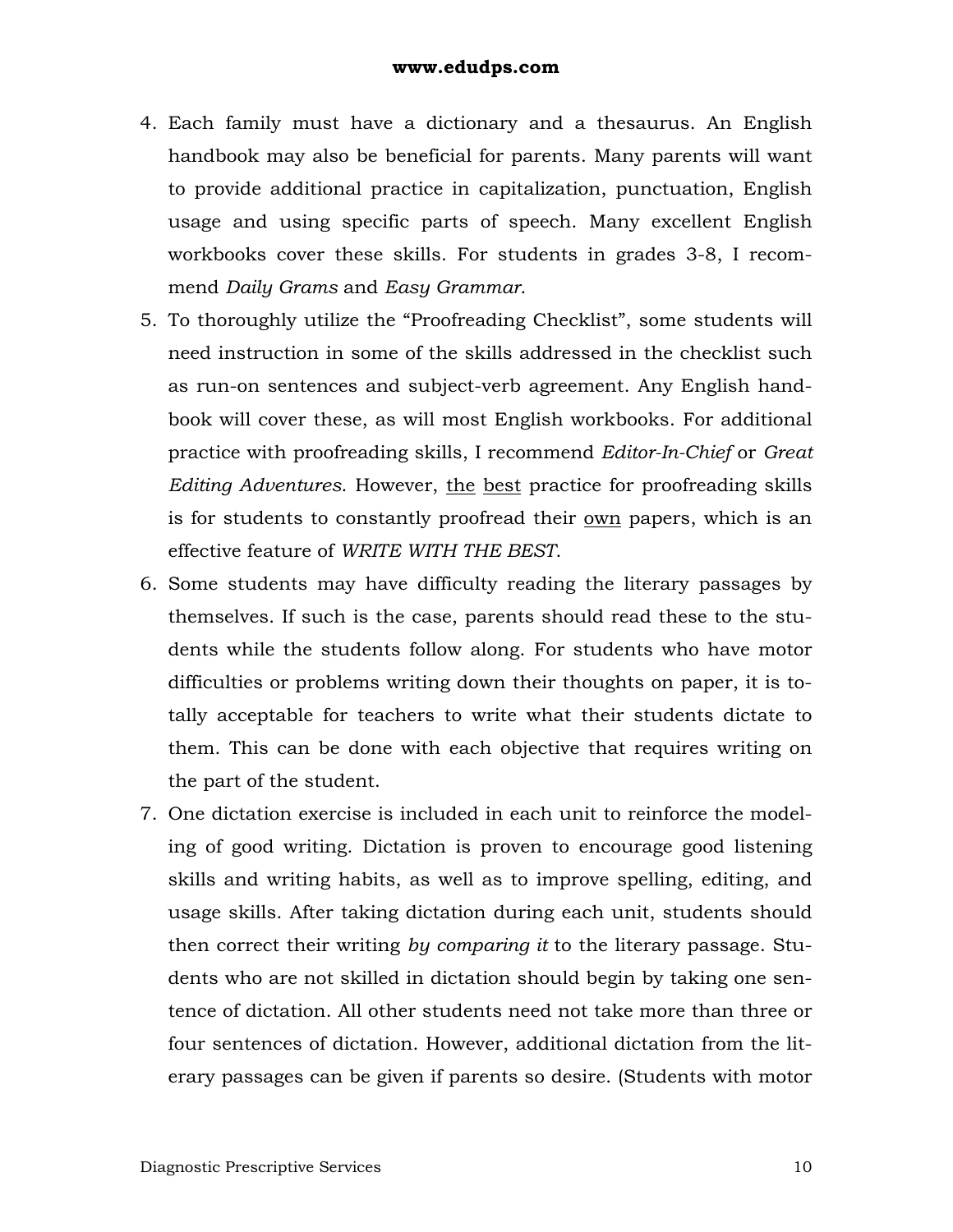difficulties should not be expected to take dictation.)

- 8. In each unit, students are directed to find another example of the genre they are writing. Many families will have books at home with these examples, but please use your local libraries and librarians to help you if you do not have them available in your home. Plan ahead by looking in the "Table of Contents" at the next genre you will be working on.
- 9. The teacher should read the objectives of all 10 days of each unit before the student begins so that the progression of the curriculum can be realized. There is a calculated progression in the program. Also, some days are extended into the following days.
- 10. Teachers must make sure that all of the objectives of each day are achieved so that the goal of this curriculum, mastery of good writing skills, can be realized.
- 11. Emphasis in the form of **bold** text, *italicized* text, and underscored text is used throughout the book. Each different kind of emphasis is utilized for clarification of each objective so that the student will not miss each important element within each objective. Sometimes emphasis is not repeated when the objectives restate issues.
- 12. Students should look up the definitions of all unfamiliar words in the literary passages while reading or listening to the passages. This will help improve their vocabulary and comprehension skills. Great works of world literature are excellent for teaching vocabulary. If your student finds any of the passages difficult to understand, realize these passages were chosen to teach vocabulary together with writing skills.
- 13. Parents are permitted to copy only the pages containing the cited literary passages (also referred to in this curriculum as reading passages) and the "Proofreading Checklist" for their students' use. You will need to make copies of the pages containing the cited literary passages and the "Proofreading Checklist" if you are using the book for more than one student or if you desire to maintain the book un-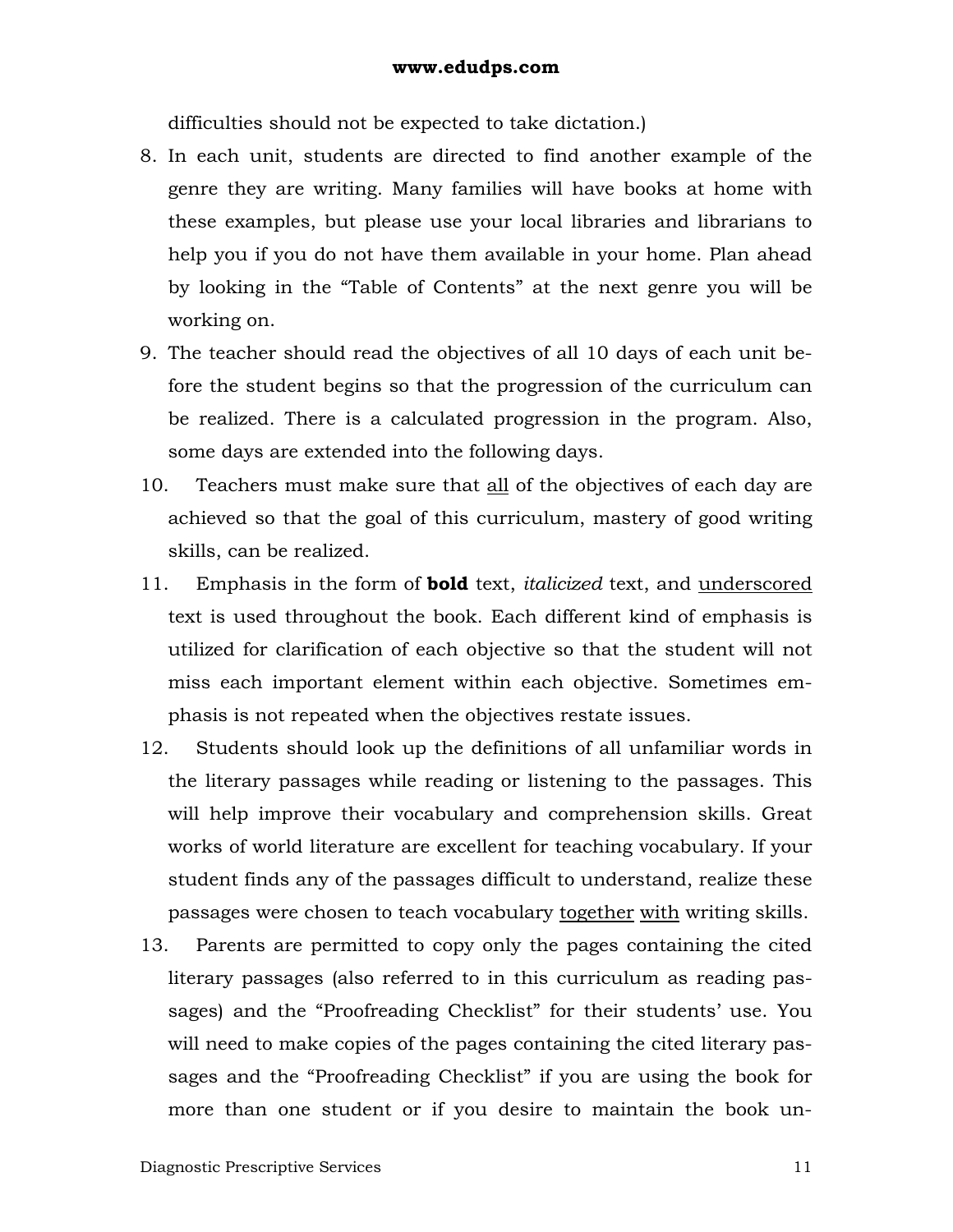marked. Therefore, under such circumstances, making copies of these passages and the "Proofreading Checklist" is not just permitted, but also recommended.

14. An answer key has been provided in the back of this book to verify the student's work concerning the parts of speech and literary elements found in the cited literary passages. Only descriptive adjectives, verbs, adverbs, and specific nouns are listed. Not all nouns, verbs, adjectives, and adverbs are included. Each verb, adjective, and adverb listed is color specified in order to facilitate use of the answer key.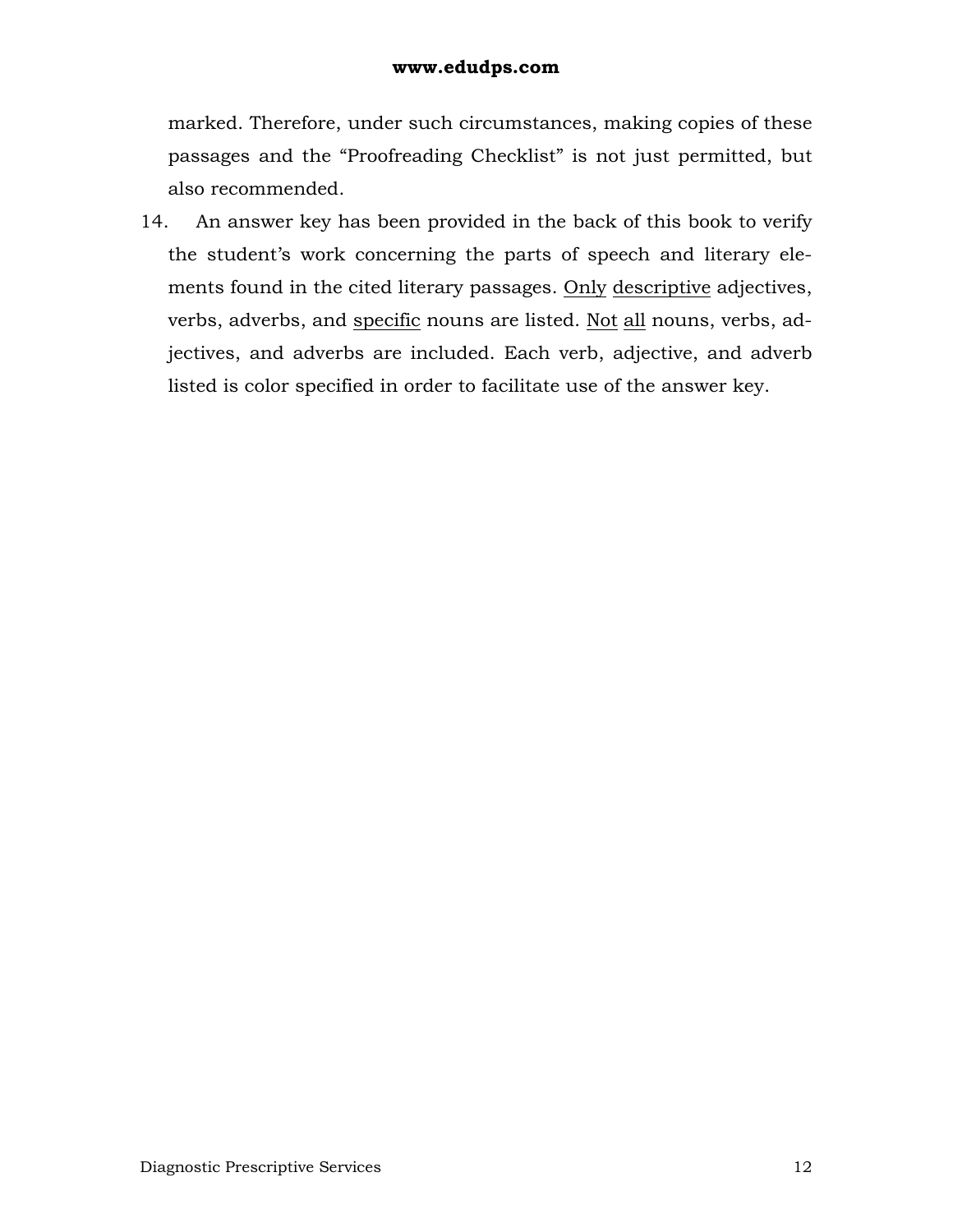#### **Special Note #1**

 We have chosen the great works of world literature found in this program because of their incomparable descriptions, themes, characters, and their styles of writing. Even though their authors were excellent writers, some of them at times did not follow a number of our modern rules for punctuation and sentence structure or utilize our modern models for writing paragraphs and friendly letters. Therefore, we have corrected some of the punctuation and sentence structure in the literary passages, but have not changed any of the paragraph structure or the friendly letter. When teaching your students, please point out to them that we are modeling these writers because of their content, style and *primarily* their superb descriptive skills. When they depart from our modern rules of punctuation and structure, we will follow the proper requirements as stated in the "How To Write Guide" and your English handbook or workbook. In summary, our aim is to combine the best of both worlds – superlative writing style and correct writing form.

### **Special Note #2**

We have not changed the spelling in the various literary passages cited. We have reproduced the spelling as rendered by each author.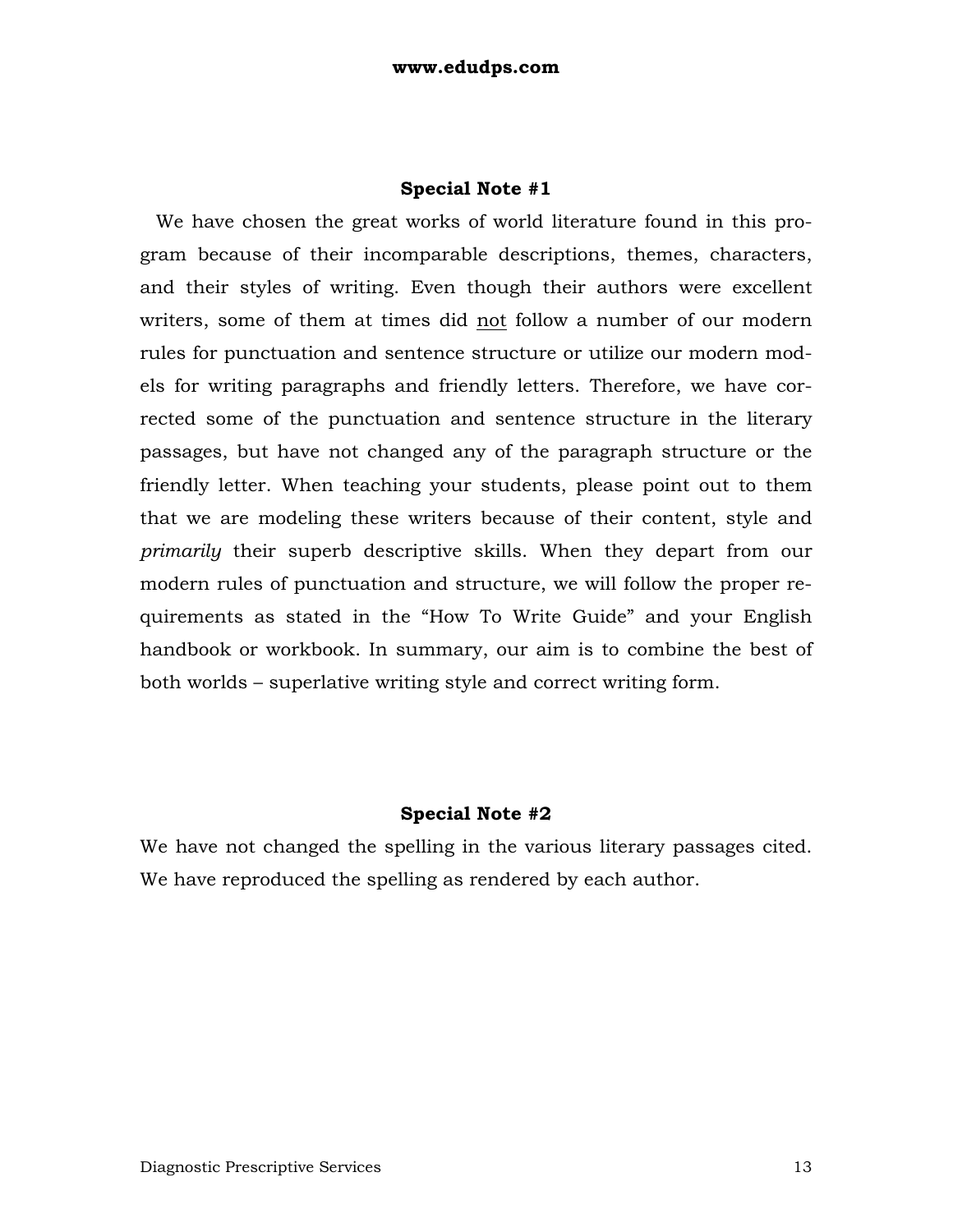### **UNIT 1**

# **WRITING A DESCRIPTIVE PARAGRAPH - DESCRIBING AN OBJECT**

Please Note: For students who have never been taught how to write descriptively using adjectives, verbs, and adverbs, you may want to take longer than two weeks per unit to fully teach and emphasize this very important skill.

I highly recommend *Easy Grammar* by Wanda Phillips for students who need extra practice understanding nouns, verbs, adjectives, and adverbs. These parts of speech must be mastered in order to learn how to write descriptively.

### **Day 1** 3 Objectives (each objective is indicated by an asterisk)

\*Read this passage from 20,000 Leagues Under the Sea by Jules Verne.

 looked in my turn, and could not repress a gesture of disgust. Before my eyes was a horrible monster worthy to figure in the legends of the marvellous. It was disgust. Before my eyes was a horrible monster wor-<br>thy to figure in the legends of the marvellous. It was<br>an immense cuttlefish, being eight yards long. It swam crossways in the direction of the Nautilus with great speed, watching us with its enormous staring green eyes. Its eight arms, or rather feet, fixed to its head, that have given the name of cephalopod to these animals, were twice as long as its body, and were twisted like the furies' hair. One could see the 250 air holes on the inner side of the tentacles. The monster's mouth, a horned beak like a parrot's, opened and shut vertically. Its tongue, a horned substance, furnished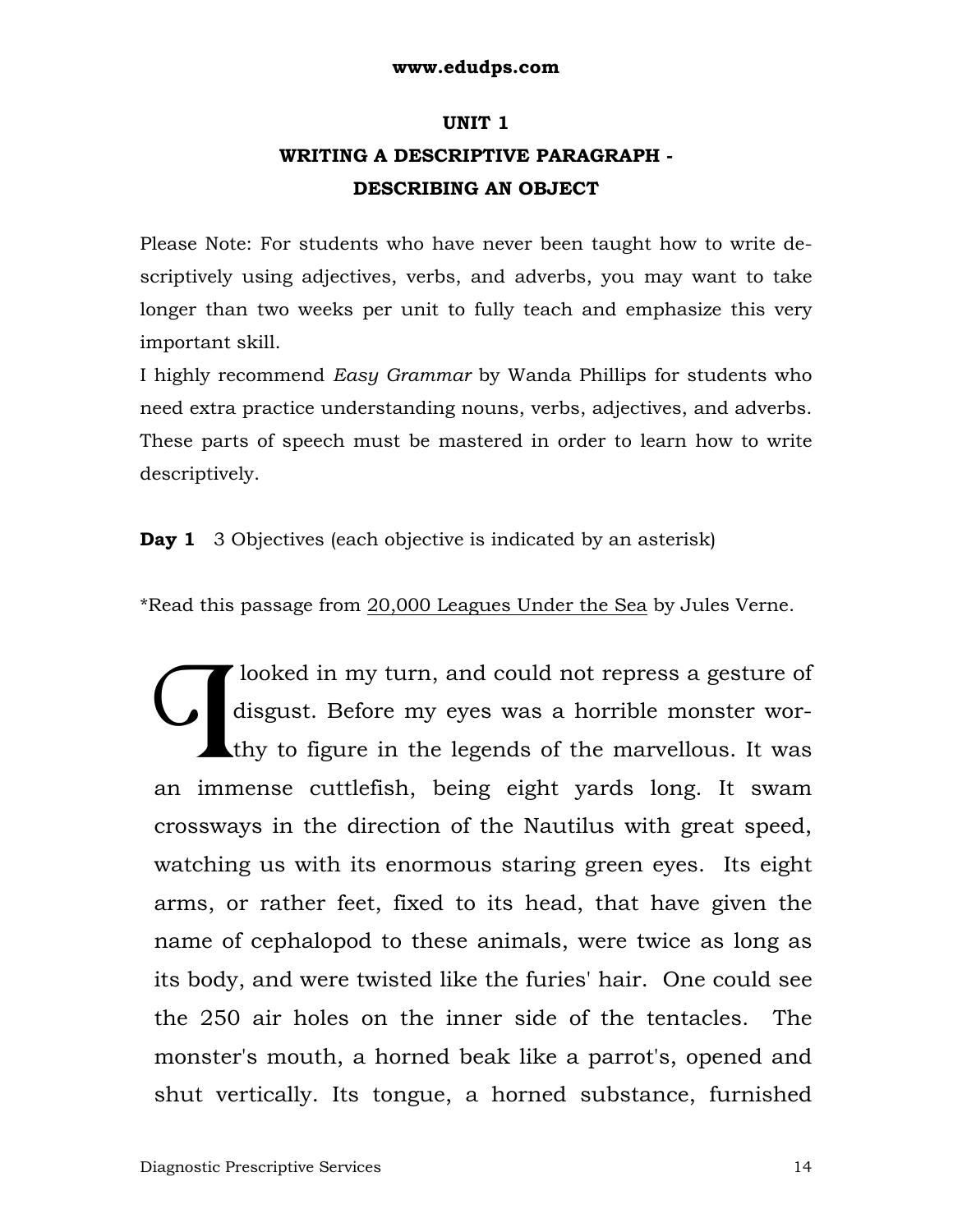with several rows of pointed teeth, came out quivering from this veritable pair of shears. What a freak of nature, a bird's beak on a mollusc! Its spindle-like body formed a fleshy mass that might weigh 4,000 to 5,000 lbs.; the varying colour changing with great rapidity, according to the irritation of the animal, passed successively from livid grey to reddish brown. What irritated this mollusc? No doubt the presence of the Nautilus, more formidable than itself, and on which its suckers or its jaws had no hold. Yet, what monsters these poulps are! What vitality the Creator has given them! What vigour in their movements! And they possess three hearts! Chance had brought us in presence of this cuttlefish, and I did not wish to lose the opportunity of carefully studying this specimen of cephalopods. I overcame the horror that inspired me, and, taking a pencil, began to draw it.

(\*Parents, discuss with your student *why* he/she thinks this passage is an example of "good" writing.)

\*Read "Three Characteristics that Make the Best Writing *The Best*" on page 75.

### **Day 2** 4 Objectives

\*Learn these *parts of speech* meanings:

**Noun**: a person, place, or thing

**Verb**: a word that shows an action (It is not necessary to discuss linking verbs at this time.)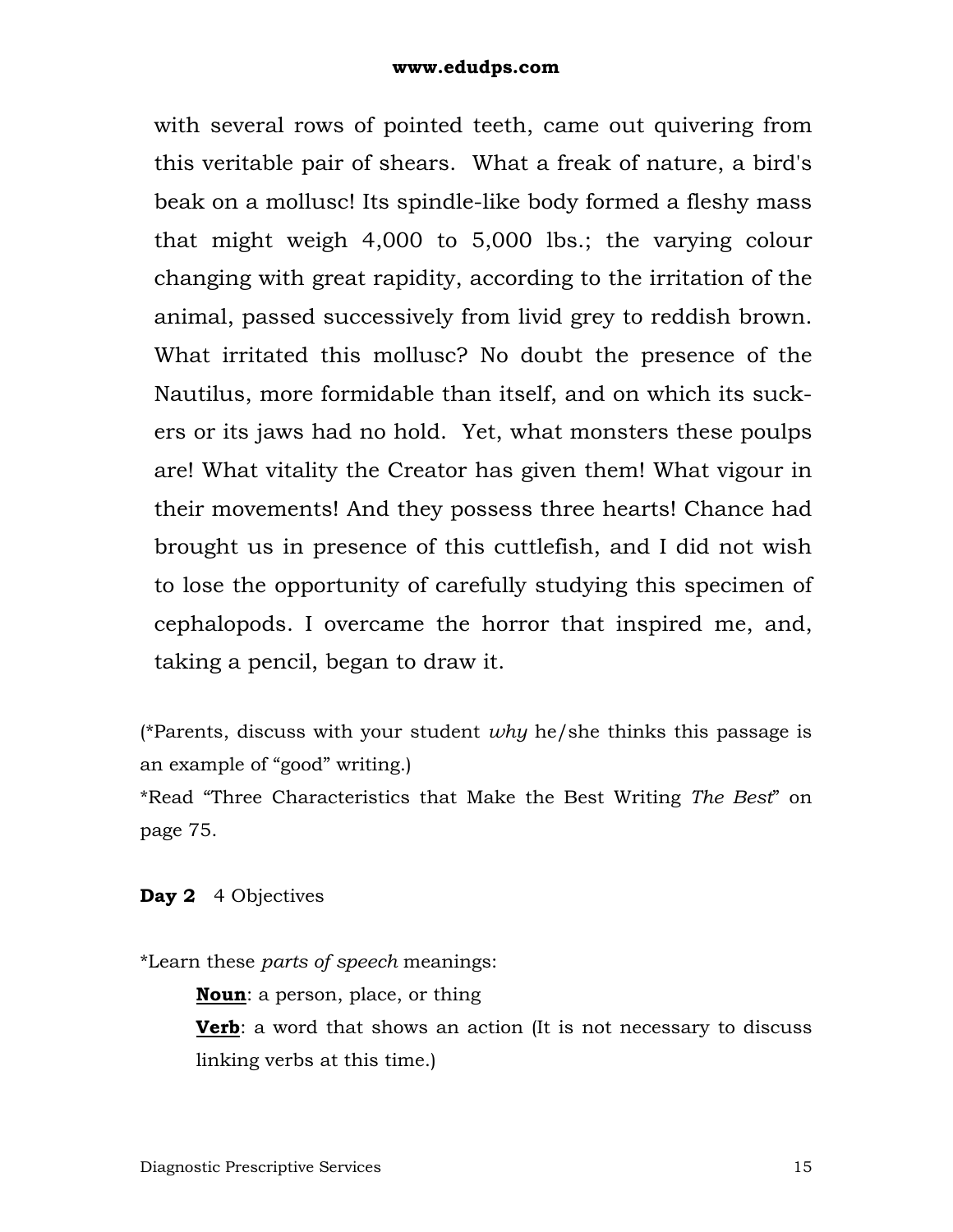**Adjective**: a word that describes a noun

An **adjective** answers these questions about a noun: *Which one? What kind? How much? How many?*

**Adverb**: a word that describes mainly a verb, but also an adjective and other adverbs

An **adverb** answers these questions about verbs, adjectives, and other adverbs: *When? Where? How? To what extent? (how much or how long?)*

\*Review characteristic #2 from "Three Characteristics that Make the Best Writing *The Best*". \*Discuss with the student the meanings of **nouns**, **verbs**, **adjectives** and **adverbs** and their importance *in descriptive writing*.

\*Write your own examples of **nouns**, **verbs**, **adjectives**, and **adverbs**. Name at least *five examples* for each one.

### **Day 3** 2 Objectives

\*Review the meanings of *parts of speech* from yesterday.

Note: Descriptive adjectives, verbs, and adverbs create pictures in the reader's mind. Descriptive verbs are action verbs and do not include linking verbs such as *are*, *is*, *was*, *were*, *be*, *being*, and *been*.

Specific nouns also paint word pictures by giving particular and concrete details that readers can visualize.

\*Underline each *descriptive* **adjective** in red, each *descriptive* **verb** in green, and each *descriptive* **adverb** in blue in the reading passage. Also, circle each *specific* **noun**.

(See the Answer Key to verify the student's work.)

(Parents, younger students [Grades 3-5] and students who do not have experience using descriptive parts of speech should not be expected to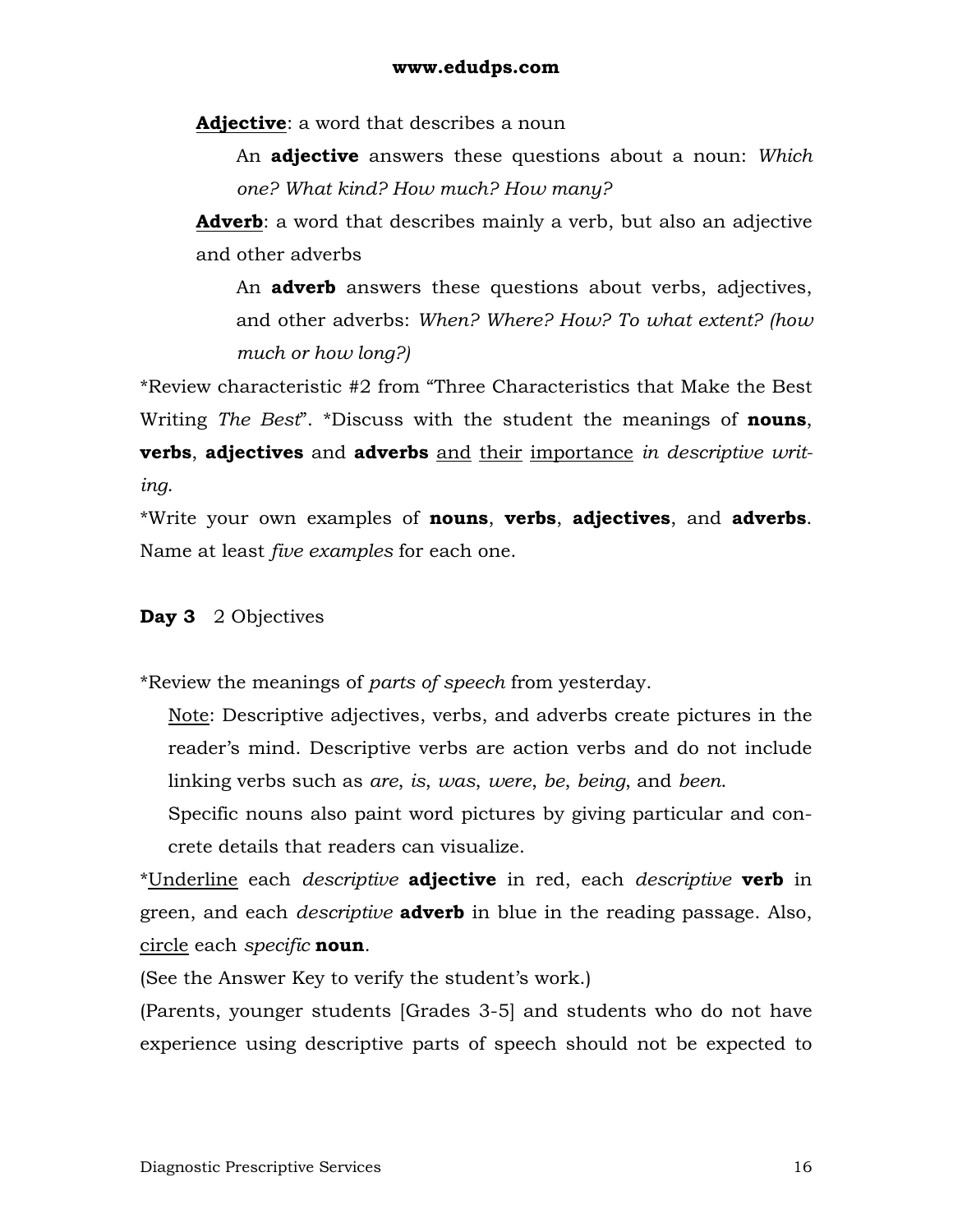find every descriptive adjective, verb, adverb, and specific noun. If they find some, this is sufficient.)

### **Day 4** 3 Objectives

\*Complete the following exercise using a *thesaurus*. (Parents, this is a good time to explain the purpose of a thesaurus to the student and to teach him to use it.)

\*Replace the following **nouns, verbs**, **adjectives**, and **adverbs** with more *specific* and *descriptive words*. **Nouns** should be *specific* rather than generic. For example, instead of just saying "car", you could say "Chevy" or "limousine".

Replace each word with at least 3 substitute words. \*Write these words down.

- 1. walk
- 2. see
- 3. little
- 4. slowly
- 5. hungry
- 6. house
- 7. quickly
- 8. nice
- 9. give
- 10. street

### **Day 5** 5 Objectives

Now that you know what specific and descriptive **parts of speech** a *descriptive* paragraph should include, \*look in a book by a well-known author that you have in your house and find an example of a descriptive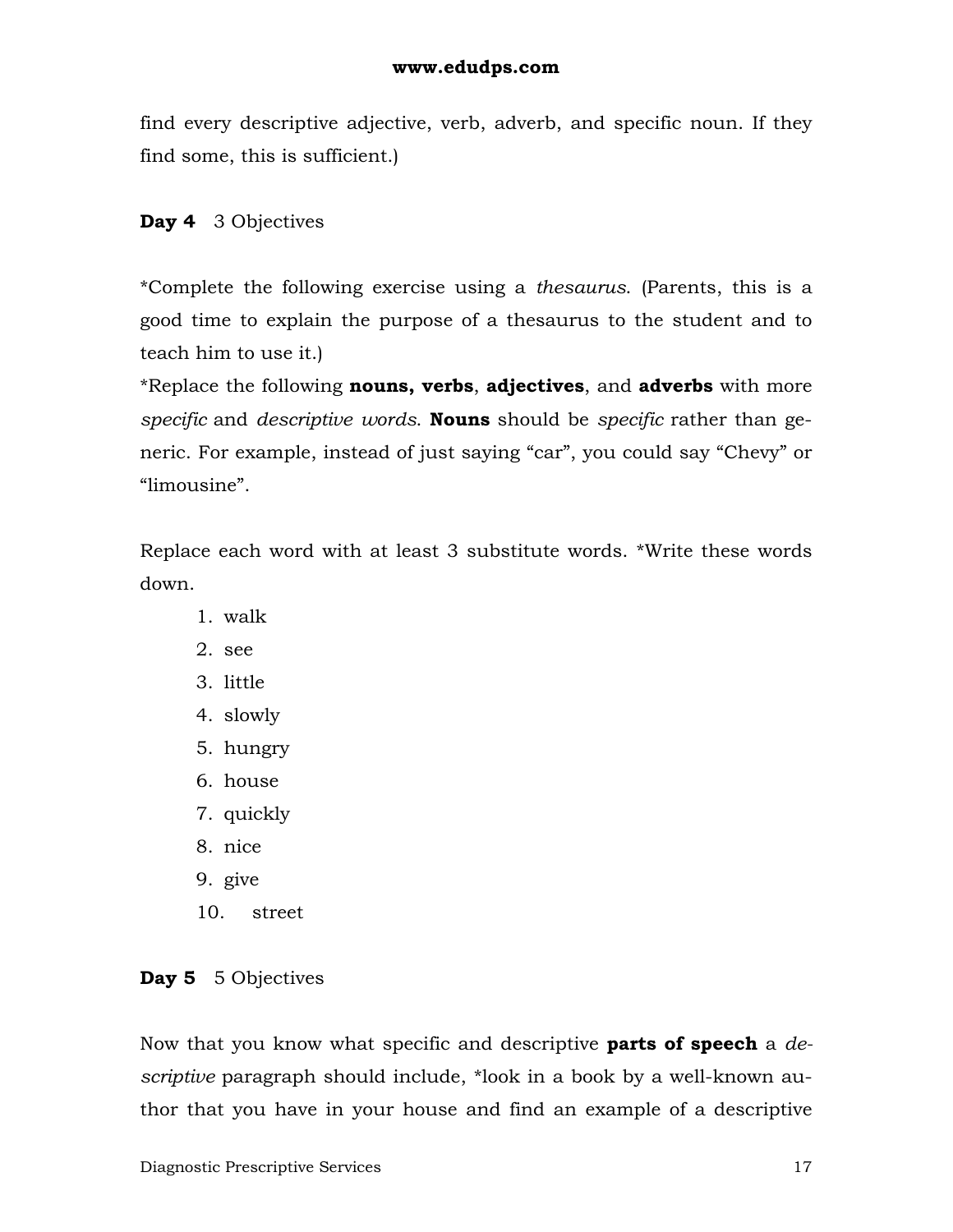paragraph describing an object. \*Write down all of the *descriptive* words that you can find. \**Close your eyes* and have your teacher read the passage to you. Can you virtually *see* the object? Can you *feel* it? Can you *hear* it? Can you *taste* it? Can you *smell* it? \*Take dictation from your teacher from the book you chose or from the reading passage in this unit. \*Correct your dictation by comparing it to the book or passage.

### **Day 6** 1 Objective

(\*Parents, discuss with your student the following *requirements* for an adequate paragraph.)

*Learn these five requirements*:

- 1. It must contain a *topic sentence* a sentence that tells what the whole paragraph will be about. This sentence is usually the first sentence in a paragraph.
- 2. The paragraph should contain at least *5 sentences* and preferably more.
- 3. The *first line* of each paragraph must be *indented*.
- 4. The *middle sentences* should number at least *3* and must *prove* or *support* the topic sentence.
- 5. The *last sentence*, called a *concluding sentence*, should basically *restate* the topic sentence, but in different words.

### **Day 7** 2 Objectives

\*Each student must come up with an *object* to describe in a *descriptive paragraph*. Choose an object that you have observed or know something about. Choose an object other than the one from the reading passage in this unit. \*After reviewing the style of Jules Verne in his description – the way he described his object – write down as many *descriptive* **adjectives**,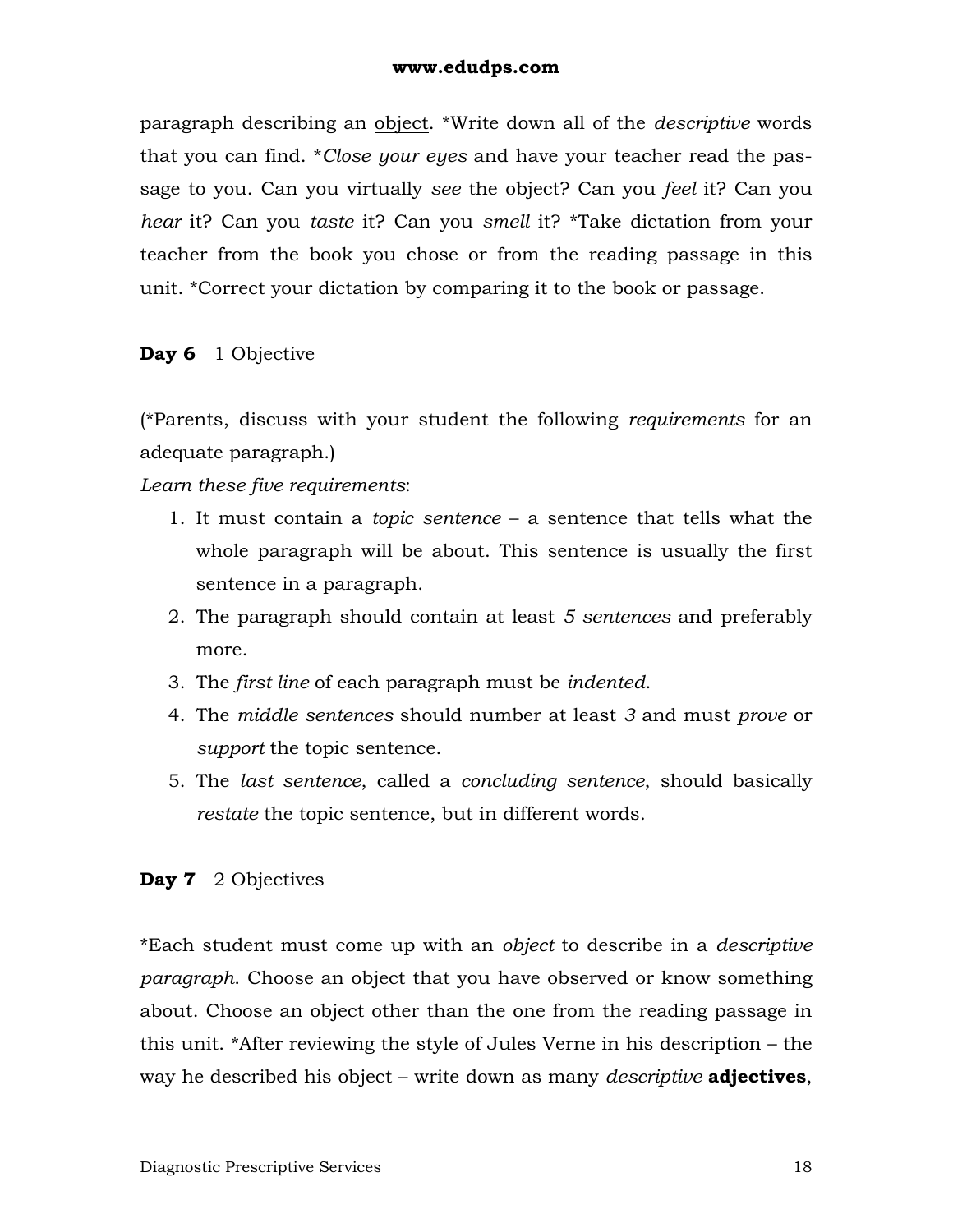**verbs**, and **adverbs** as you can think of to describe your object. Write down some *specific* **nouns** also. If your object is like his, try not to use the actual words that he used to describe his object, but come up with your own descriptive words instead. Remember that you are to *paint word pictures* so that someone can close their eyes and virtually see, hear, smell, taste, or feel what you are describing when they hear your paragraph read to them. You will complete your paragraph tomorrow.

### **Day 8** 3 Objectives

\*First, write your topic sentence for your paragraph that you prepared for yesterday. Make sure it tells what your whole paragraph will be about. For example: "My pet gerbil is a beautiful, interesting creature." \*Next, write your paragraph containing at least 5 sentences, with at least 3 sentences which support your topic sentence. \*Last, write your concluding sentence.

### **Day 9** 2 Objectives

\*Proofread your paragraph by using the proofreading checklist in the back of this book. \*Underline all *descriptive* **verbs** in green, *descriptive* **adjectives** in red, and *descriptive* **adverbs** in blue and circle each *specific* **noun**. Make sure you have at least two verbs, two adjectives, and two adverbs, and that at least some of your nouns are *specific*.

#### **Day 10** 2 Objectives

\*Rewrite or type your paragraph. Make sure all your corrections are made. \*Keep your completed paper in a folder to serve as your writing portfolio.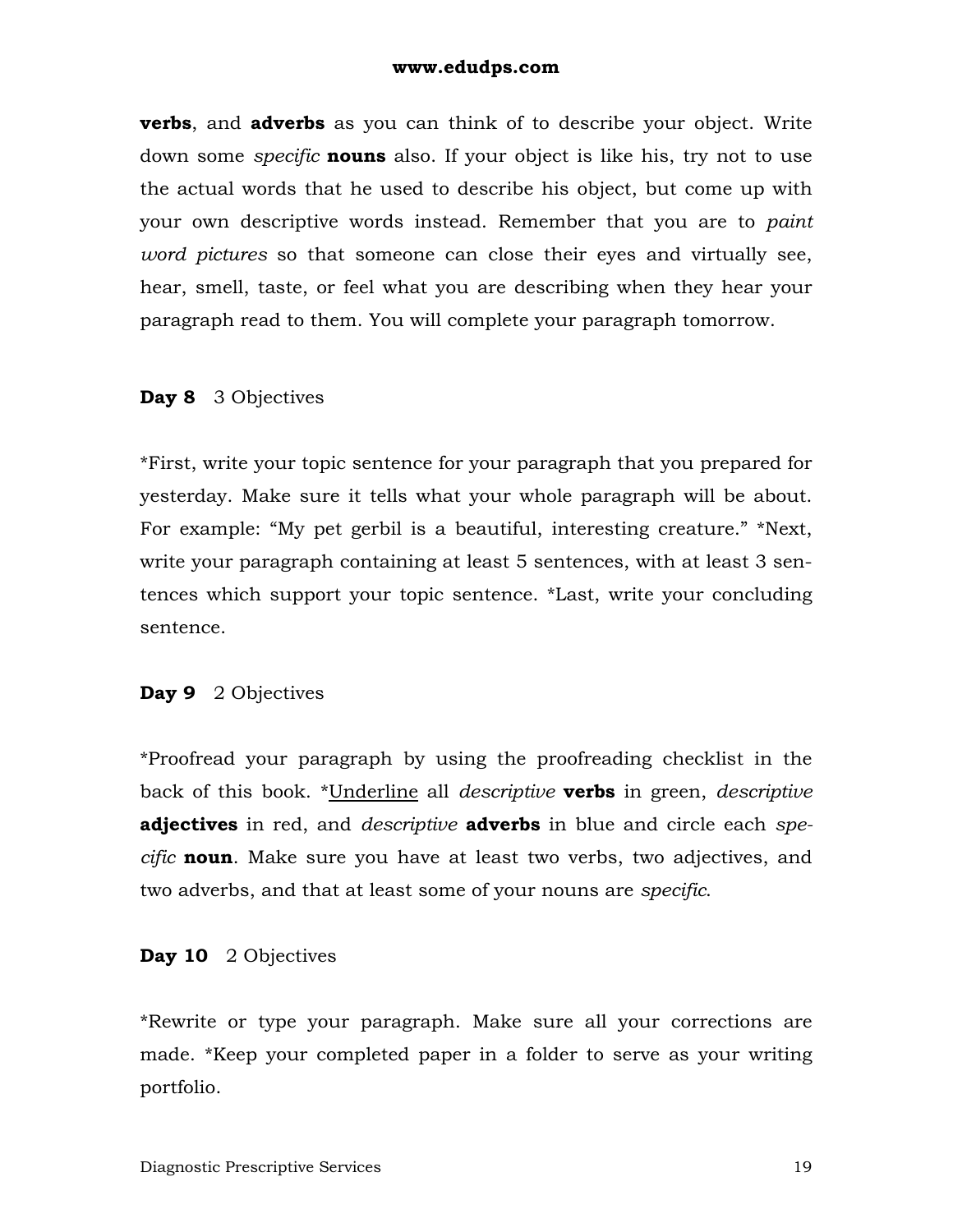# **UNIT 2 WRITING A DESCRIPTIVE PARAGRAPH - DESCRIBING A PLACE**

**Day 1** 2 Objectives (each objective is indicated by an asterisk)

\*Read the following passages from A Christmas Carol by Charles Dickens.

nce upon a time - of all the good days in the year, on Christmas Eve - old Scrooge sat busy in his counting-house. It was cold, bleak, biting weather, foggy withal, and he could hear the people in the court outside, go wheezing up and down, beating their hands upon their breasts, and stamping their feet upon the pavement stones to warm them. The city clocks had only just gone three, but it was quite dark already - it had not been light all day - and candles were flaring in the windows of the neighbouring offices, like ruddy smears upon the palpable brown air. The fog came pouring in at every chink and keyhole, and was so dense without, that although the court was of the narrowest, the houses opposite were mere phantoms. To see the dingy cloud come drooping down, obscuring everything, one might have thought that Nature lived hard by, and was brewing on a large scale.  $\bigcup_{\text{ing}}^{\text{nc}}$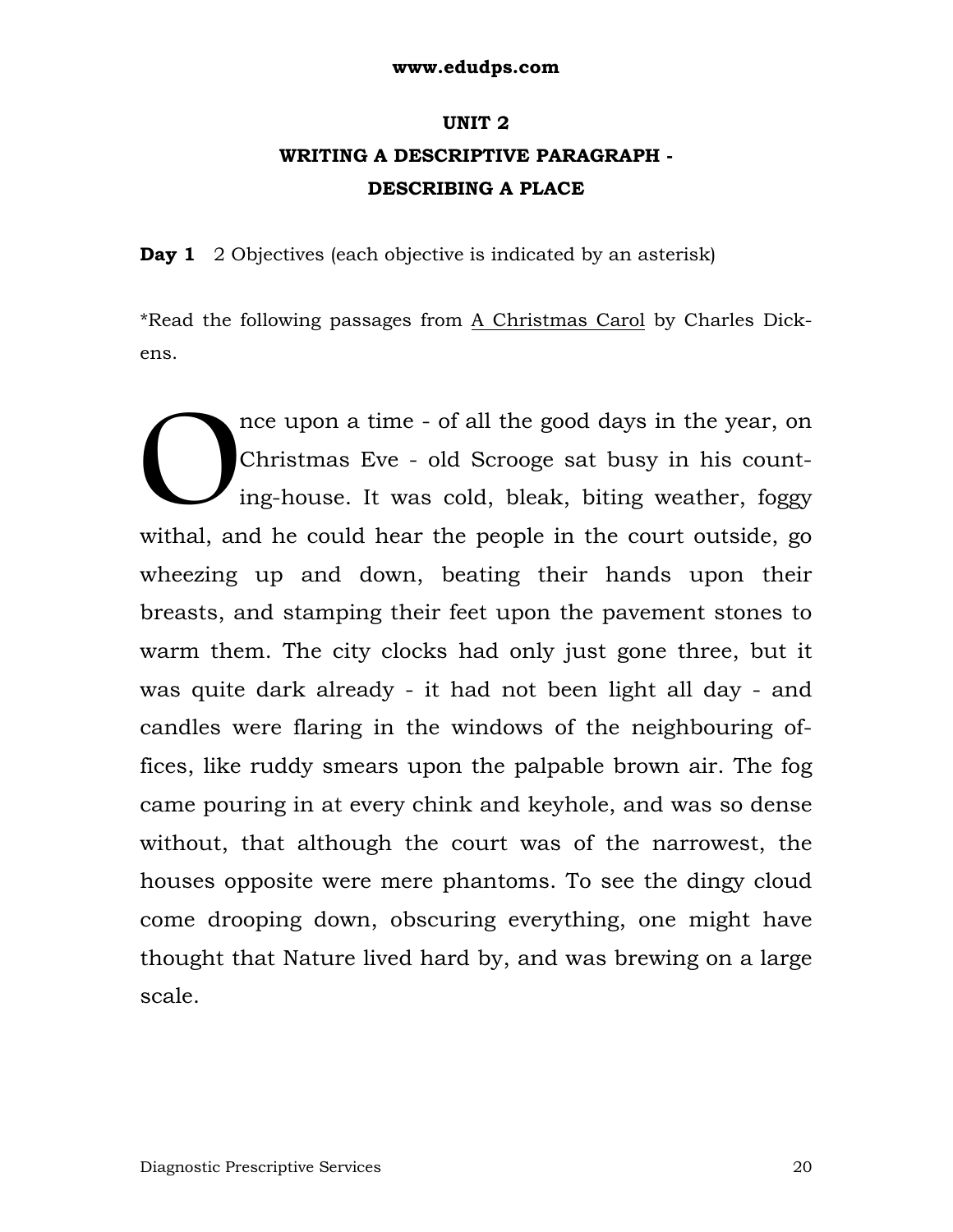**§** 

eanwhile, the fog and darkness thickened so, that people ran about with flaring links, proffering their services to go before horses in carriages, and conduct them on their way. The ancient tower of a church, whose gruff old bell was always peeping slily down at Scrooge out of a Gothic window in the wall, became invisible, and struck the hours and quarters in the clouds, with tremulous vibrations afterwards as if its teeth were chattering in its frozen head up there. The cold became intense. In the main street at the corner of the court, some labourers were repairing the gas-pipes, and had lighted a great fire in a brazier, round which a party of ragged men and boys were gathered, warming their hands and winking their eyes before the blaze in rapture. The waterplug being left in solitude, its overflowing sullenly congealed, and turned to misanthropic ice. The brightness of the shops where holly sprigs and berries crackled in the lamp heat of the windows, made pale faces ruddy as they passed. M

\*From what you've previously learned, talk about all of the characteristics that make these passages examples of "good" writing.

### **Day 2** 4 Objectives

\*Review the meanings of **nouns**, **verbs**, **adjectives**, and **adverbs**. \*Underline all *descriptive* **verbs** in green, **adjectives** in red, and **adverbs** in blue in the reading passages. (Parents, give examples for review, if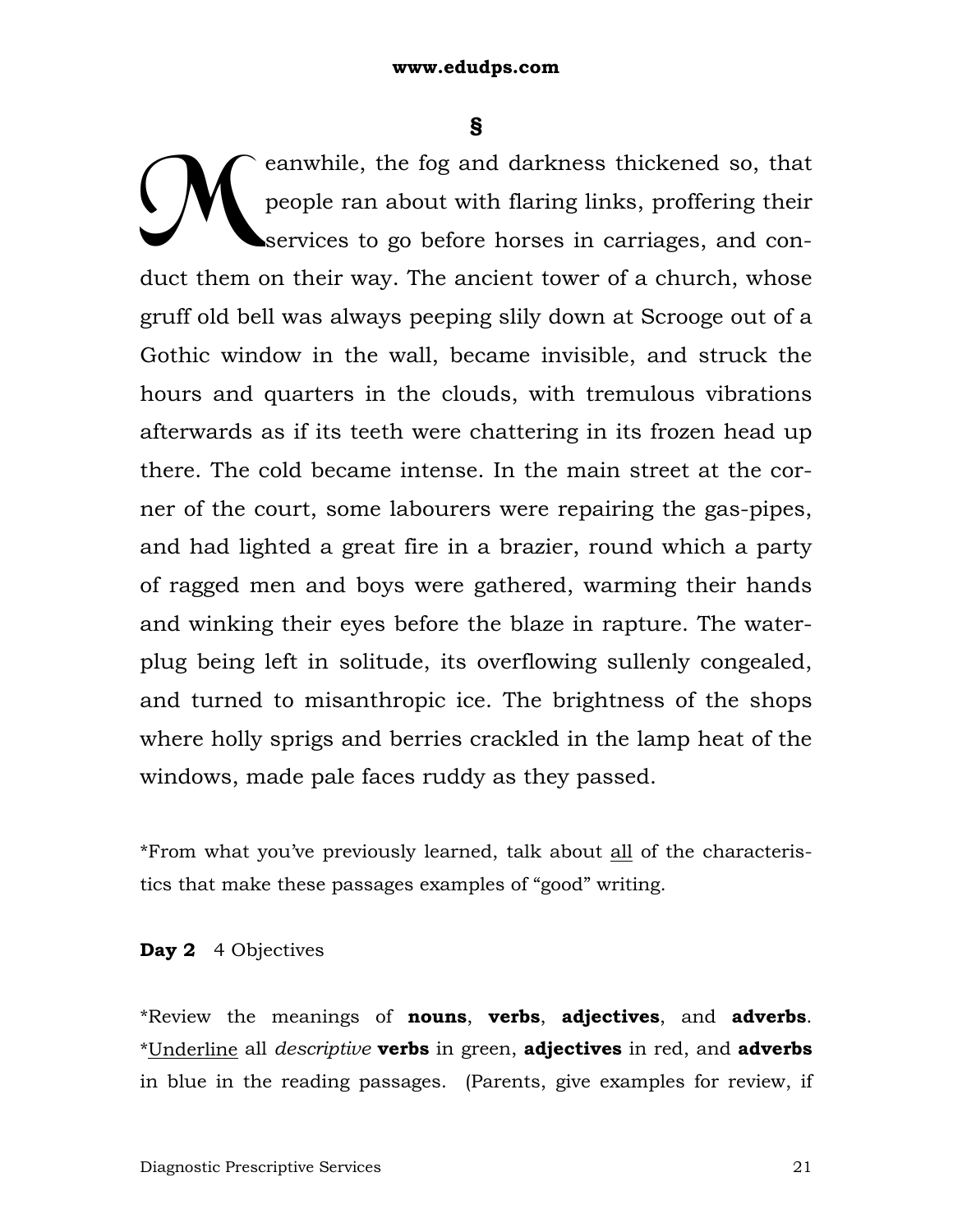needed.) \*Circle *specific* **nouns**.

(See the Answer Key to verify the student's work.)

\*Notice the way Dickens gives personal (human) qualities to "Nature" and "the old bell" in the ancient tower. We will cover this use of figurative language in Unit 8.

### **Day 3** 3 Objectives

\**Look carefully* at what the author does to make you feel you are actually in this place. \*What *senses* does he appeal to? Does he appeal to *sight*, *smell*, *taste*, *touch*, and *hearing*?

\*Make a list of each of these senses found in the reading passages. For example, under "sight" list all the words that Dickens used that have to do with seeing.

## **Day 4** 3 Objectives

\*Think of a place that you would like to describe. Visit this place if you can. \*Write down as many descriptive words as you can think of to describe this place to someone *who has never been there before*. \*Pretend that someone else you know cannot see – what words would you need to vividly describe this place to him? How would you explain the place to make it come alive for him? Think about someone who cannot hear – how would you vividly describe this place to him in writing? Make a list of these vivid words.

### **Day 5** 5 Objectives

\*Look in the books that you have at home to find a description of a place. \**Why* or *why not* is this a good example of a description of a place? Give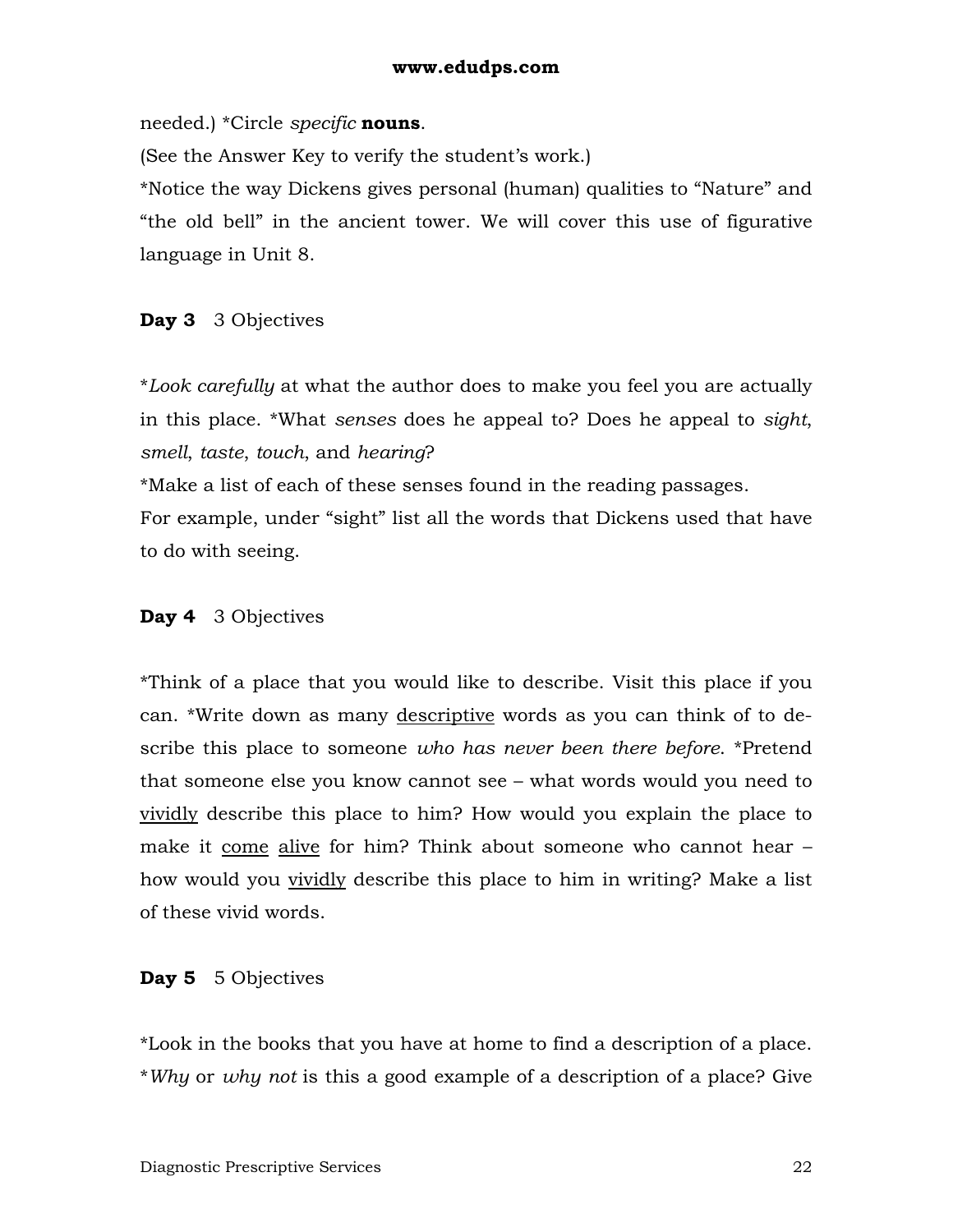as many reasons as you can why this is so. \*Note the descriptive words the author uses or come up with words that he could have used in his description. \*Take dictation from the reading passages in this unit. \*Correct your dictation by comparing it to the passages.

### **Day 6 (Note: This will be a 2 day assignment.)** 2 Objectives

\*Remembering what you learned from Day 2 about Mr. Dickens' use of descriptive words and from Day 3 about his method of describing a place, begin writing your paragraph. When writing your topic sentence for your descriptive paragraph of a place, remember to make sure that it tells what your whole paragraph will be about. (Review the rules for writing a paragraph from Unit 1 if you need to.) Remember that an adequate paragraph should have at least 5 sentences, but it certainly can have more. \*Make this a *longer paragraph* so that you can *adequately describe* your place.

### **Day 7** 2 Objectives

\*Finish your paragraph and \*add your concluding sentence.

### **Day 8** 2 Objectives

\*Read through your paragraph and underline all *descriptive* **verbs** in green, **adjectives** in red, **adverbs** in blue, and circle all *specific* **nouns**. You should have at least two of each. \*If you do not have enough, use your thesaurus to add more.